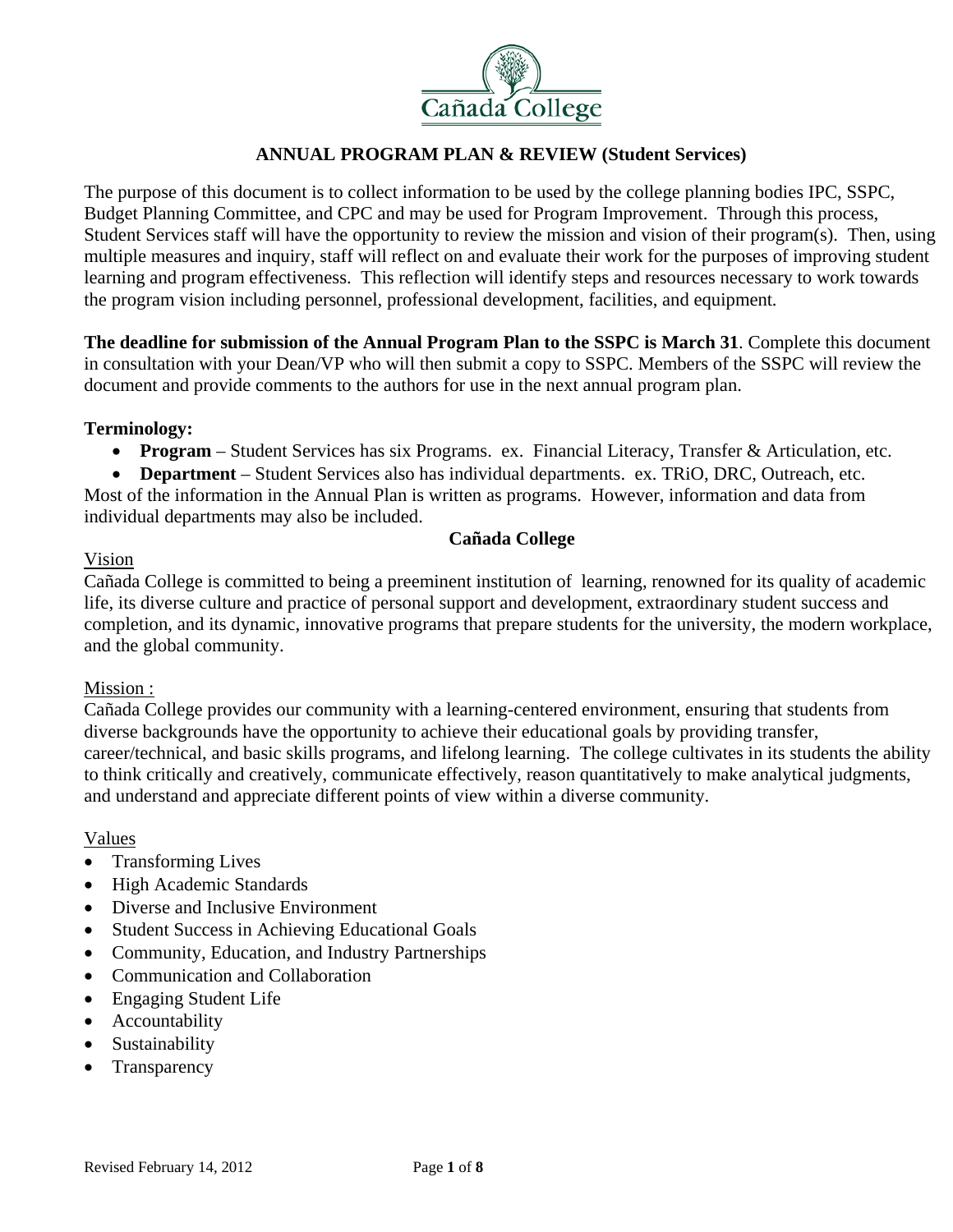

Document Map:

- 1) Program
- 2) Lead Contact Person
- 3) Program/Department Data Measures and Reflection
- 4) Student Learning Outcome
- 5) Student Area Outcome
- 6) Resource Identification
- 7) Curricular Offerings (if applicable)

# **Educational Master Plan Strategic Directions:**

**1. Teaching and Learning:** Equip students with the knowledge and transferable skills so they can become productive citizens in our global community; provide clear pathways for students to achieve educational goals; invest in opportunities to promote engagement; conduct provocative professional development; and create innovative and flexible learning systems.

**2. Completion:** Commit to student completion of certificates, degrees, and transfer; and create pathways which support the success, retention and persistence of students in their educational goals.

**3. Community Connections:** Build and strengthen collaborative relationships and partnerships to support the needs for our community.

**4. Global and Green:** Promote shared responsibility for our environment and social justice; and create a diverse and culturally enriched community of global citizens.

# **Cañada College Student Learning Outcomes**

# **1. Critical and Creative Thinking**

Select, evaluate, and use information to solve problems, investigate a point of view, support a conclusion, or engage in creative expression.

#### **2. Communication Skills**

Use language to effectively convey an idea or set of facts, including the ability to use source material and evidence according to institutional and disciplinary standards.

# **3. Understanding Society and Culture**

Understand and interpret various points of view that emerge from a diverse world of people and / or cultures.

# **4. Scientific and Quantitative Reasoning**

Represent complex data in various mathematical forms (e.g. equations, graphs, diagrams, tables and words) and analyze these data to make judgments and draw appropriate conclusions.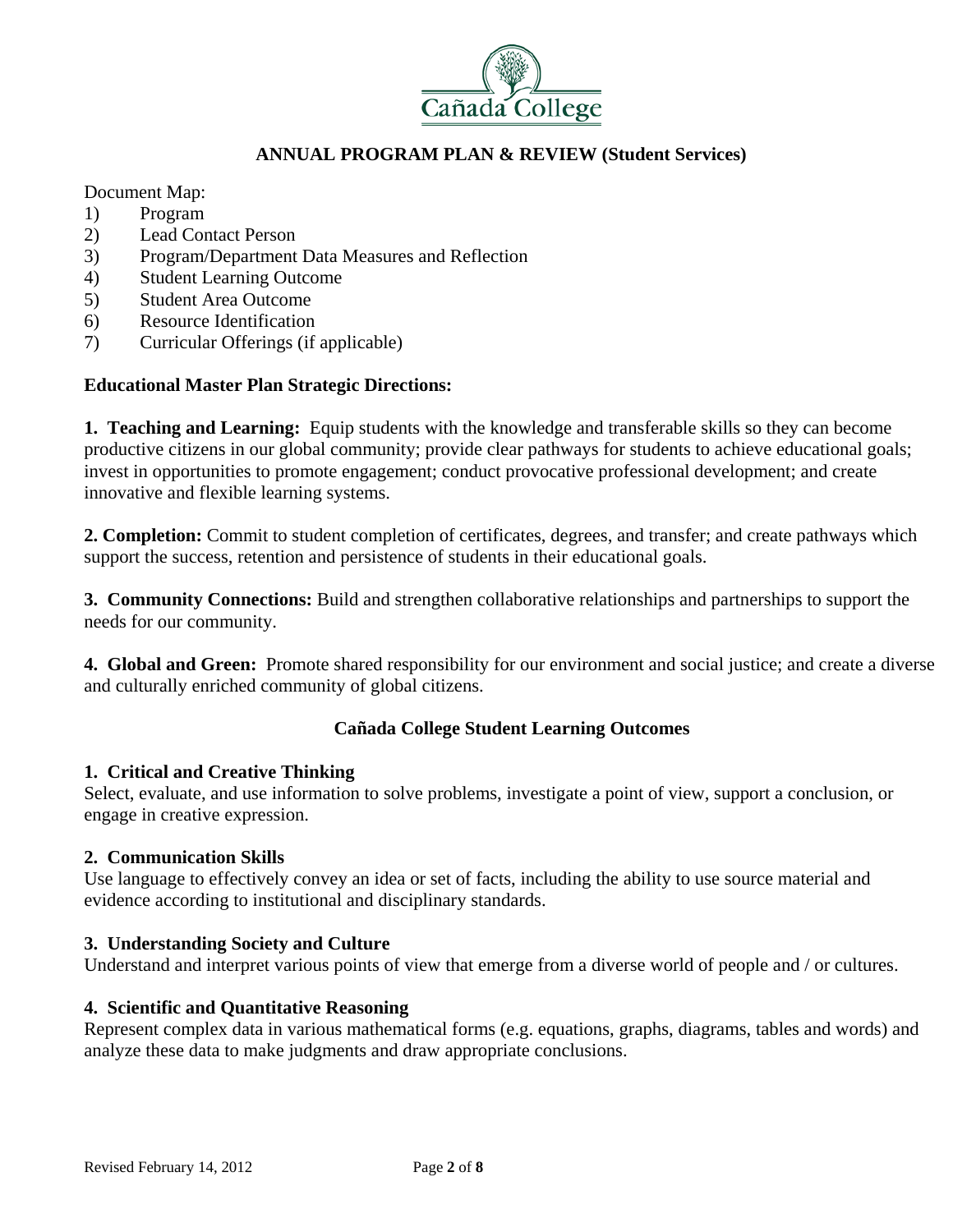

#### 1. Program: Career Services

#### **B. Program mission and vision**

The mission of Career Services is to provide guidance and resources to a diverse student body for the achievement of students' career-related goals. In partnership with students, career services will facilitate lifelong career development through self-awareness, career exploration, career decision-making, and the implementation of their career choices. In partnership with faculty and staff, career services will provide information, programs, and consultations to help them better understand the career-related needs of students. In partnership with employers, career services will develop informational and experiential networks that involve them as resources in support of the career development of students and will maintain existing and develop new relationships with a significant base of employers who have an on-going interest in the employment potential and careers of students.

#### **2. Program / Department Data Measures – and reflection**

#### **Career Services**

Data measures used this cycle consisted of SARS data tracking of both student visits and appointments at the Career Center. In addition, sign-in sheets were used to capture students who attended workshops. Also, an ongoing survey to assess what students who visit the center would like to see us provide is also being used.

#### **Major accomplishments this cycle**:

- Set-Up and Opening of the Career Center
- Implementing SARS to track student use of services
- Purchase of Online Job Board through Simplicity

| <b>2011 Resume Appointments</b><br><b>Attendance</b> | <b>2012 Resume Appointments</b><br><b>Attendance</b> | <b>Change</b><br>$+/-$ |
|------------------------------------------------------|------------------------------------------------------|------------------------|
| 12                                                   | 35                                                   | 191%                   |
|                                                      |                                                      |                        |
| <b>2011 Offered Workshops</b>                        | <b>2012 Offered Workshops</b>                        | <b>Change</b><br>$+/-$ |
| 4                                                    | 29                                                   | 625%                   |
|                                                      |                                                      |                        |
| <b>2011 Workshop Attendance</b>                      | <b>2012 Workshop Attendance</b>                      | <b>Change</b><br>$+/-$ |
| 120                                                  | 498                                                  | 315%                   |
| 2012 Career Center Walk-Ins*                         |                                                      |                        |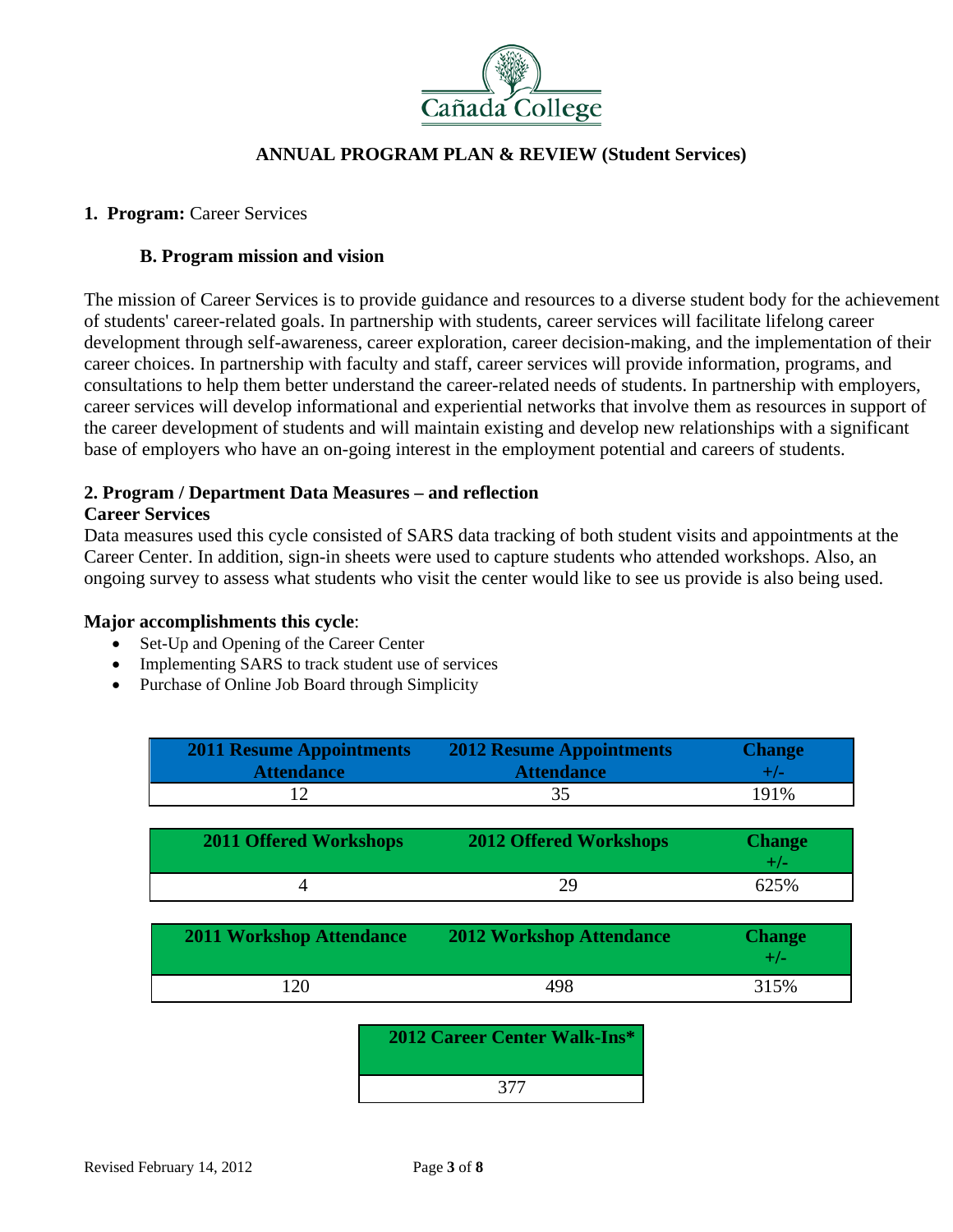

\*August-December 2012

Changes for 2013-14

- Going "live" in March 2013 with our new Online Job Board through the vendor Simplicity, which CSM and Skyline also use.
- Addition of a student assistant (8-10 hour/wk)
- Addition of a Part-Time, Short-Term Temporary Career Resources Aide, with hopes of making it permanent.
- Further development of an internship program
- Continued building of the relationship between career services and instructional programs

# **Reflection**

The ability last cycle to offload some of my former duties helped to make more students aware of career services. In addition, I was able to foster more relationships with local business, which will increase opportunities for students in the areas of jobs, internships, and hopefully increased attendance at career fairs by business. With the opening of our new Career Center in August 2012, we have become more visible to students and instruction and have seen an increase over the previous year with both the number of students making appointments, and attending workshops. Also, Instructors have been accepting offers for the Career Center to come and give workshops with their students during class time, which has helped link career services more closely with our instructional programs. The internship aspect of the Career Center is getting off to a slower start that had been hoped for mainly due to increased student traffic for appointments, workshops, managing job postings, and off campus presentations. In addition, lack of staffing is also making a large impact on getting career oriented programs launched.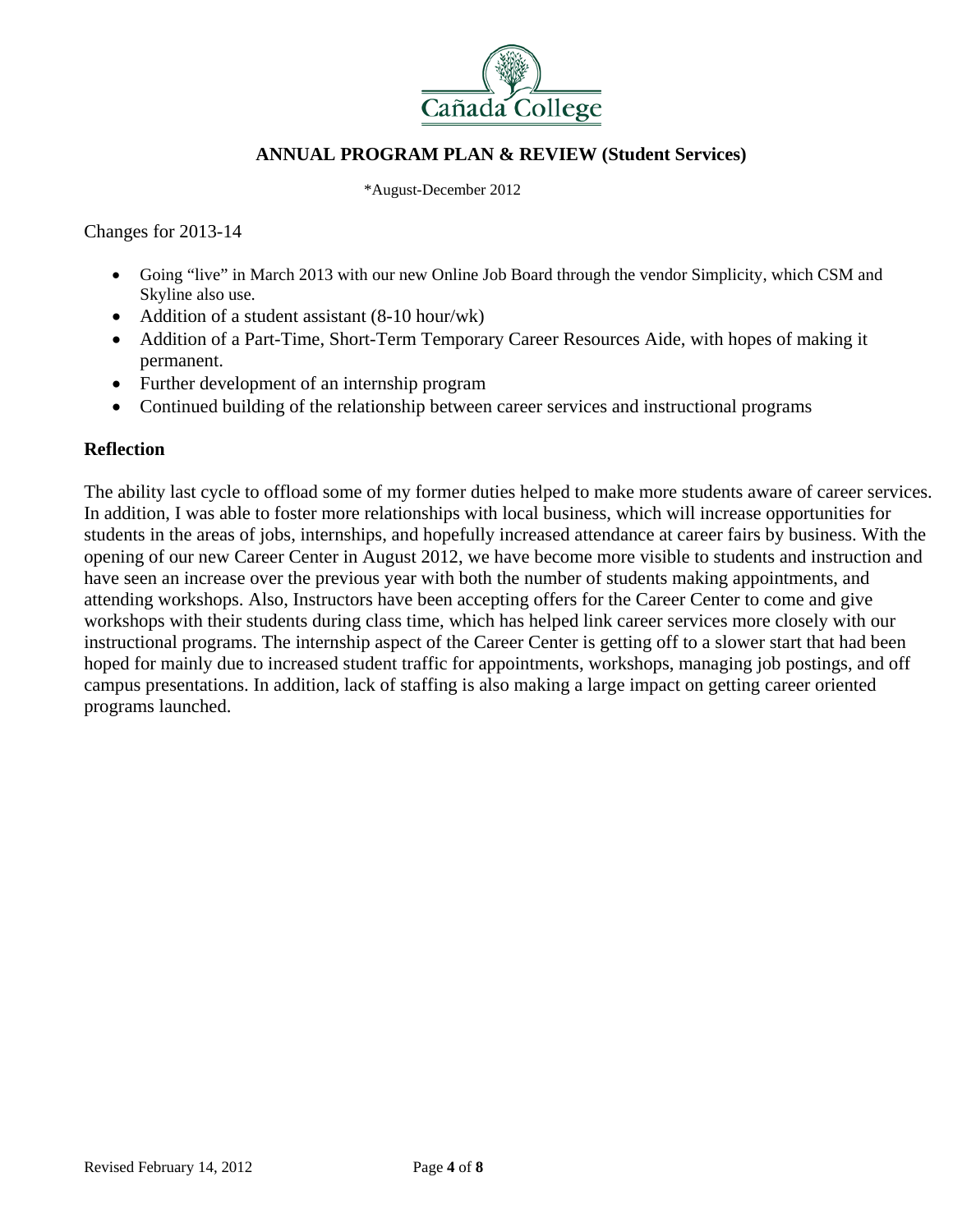

# **3. Student Learning Outcome** (SLO)

# **A**. **Results** from prior cycle's SLO.

In preparation for the opening of the new Career Center, the SLO "Create a high level of student awareness of the Career Center and the services it provides." an awareness campaign began in the summer of 2012 with posters advertising the new center being placed around campus and digital ads being placed on the computers in the Library, Learning Center, and Cafeteria. In addition, a pre and post survey was given to students during workshops beginning in the fall of 2012 to further the outreach to students; the results are as follows:

# **Career Center Knowledge Pre-Assessment**



#### **Career Center Knowledge Pre-Assessment**



#### **Career Center Knowledge Post-Assessment**



**Career Center Knowledge Post-Assessment** 



# **B. Current SLO and relationship to College SLO or Strategic Directions**

The current SLO will be to continue to promote and thereby assess student awareness of the Career Center and the services it provides because as a new center, the majority of students are still not aware of its existence. This SLO aligns with the strategic plan objective 2.10 which among other goals, lists promoting career resources to Cañada students.

# **C. Action Plan**

To further student awareness of Career Services, early marketing over the summer and fall of 2012, and spring of 2013 will create awareness for a "Grand Opening" of the new Career Center which will be held during the Career Fair in April 2013. This event will showcase current and future services offered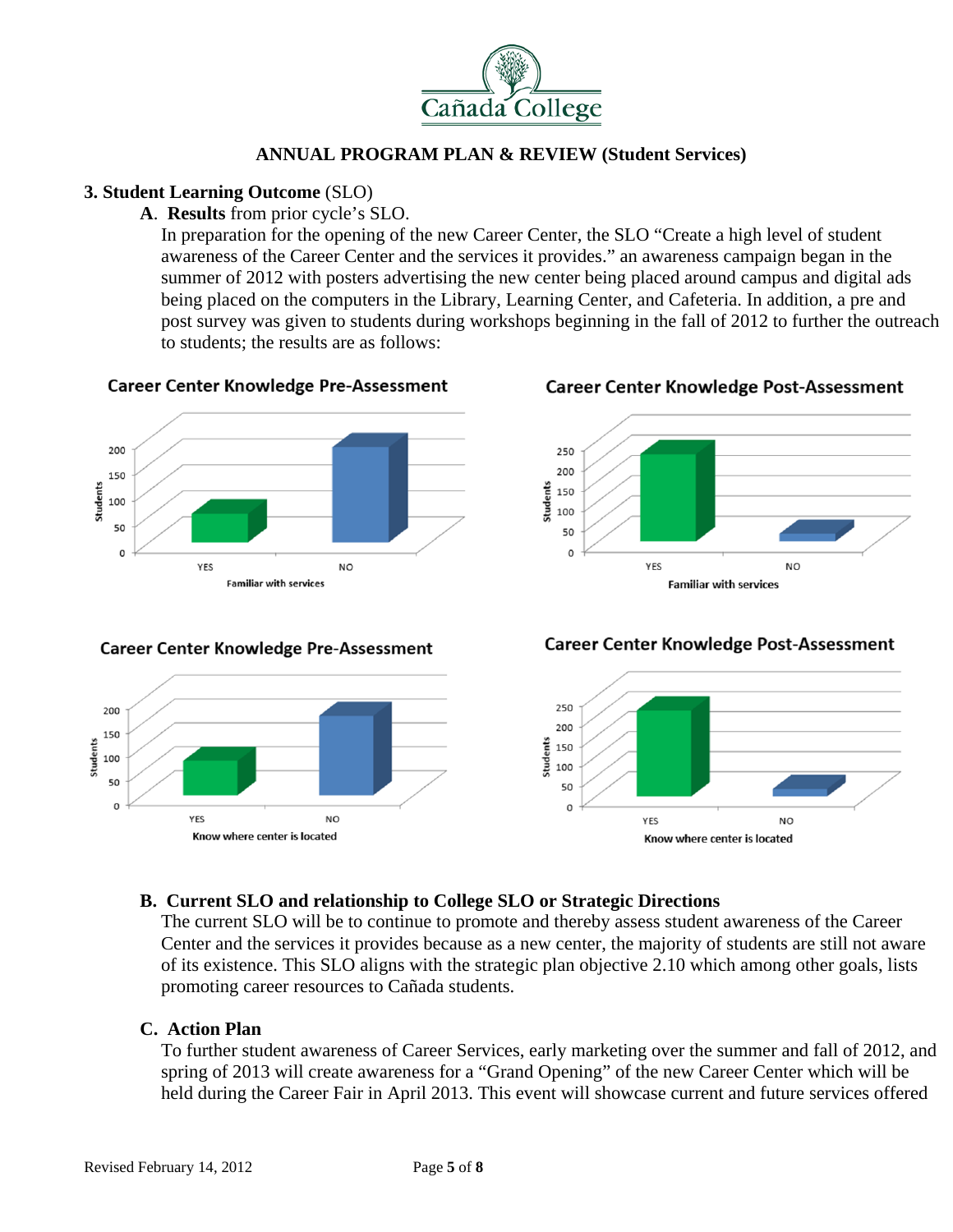

by the Career Center, food will be served to both business representatives and students with a raffle for students also promoted to further increase attendance of students. A "food ticket "will be used to measure the turnout for the event. This ticket will collect survey information about awareness of career services as well as services students would like to see offered. Further, the ticket will also require students to visit three employers and gather information about their career offerings. In addition, the ticket will also be the students raffle submission, and once turned in redeemable for the food provided. Use the pre and post assessment during workshops and class visits will also continue.

- Students will learn of services offered in the Career Center
- Students will learn of services being implemented over time
- Suggestions by students of services they see as needed

# **4. Student Area Outcomes** (SAOs)

**A**. **Results** from prior cycle's SAO

The prior cycle's SAO Implement an online job board was purchased, but unable to be implemented due to delays in infrastructure and complexity of the online environment setup. The redesigned website for career went live however, limited changes have been made to the redesigned site due to software delays for staff of having access to their individual pages. Currently, it is up to the webmaster to change all pages at the campus, which understandably creates delays.

**B. Current SAO and relationship to College SLO or Strategic Directions** (aligns with Objective 2.10)

Provide Career Information and Services:

- Implement and promote an electronic job board.
- Add increased services and resources on the webpage for Career Services.

The same SAO will be used this cycle to assess the impact on productivity of career staff, and the benefit of the service to students and employers.

Other benefits should include and help promote increased services:

- Students
- Community
- Businesses
- Faculty & Staff
- Centralize and Create internships/volunteer opportunities
- Link services more closely with instruction

#### **C. Action Plan**

Continue working with our web designer to create a webpage that incorporates the new job board which positions can be posted to by employers for students to have access to 24 hours a day. Students will be required to register with the job board with their G number so I can track their usage, which will allow me to monitor which types of offerings receive the most attention. A spring 2013 launch of the job board is expected. In addition, Google analytics will be used to monitor overall site traffic so data is gathered which informs of which areas get the most use and those that need improvement. It will also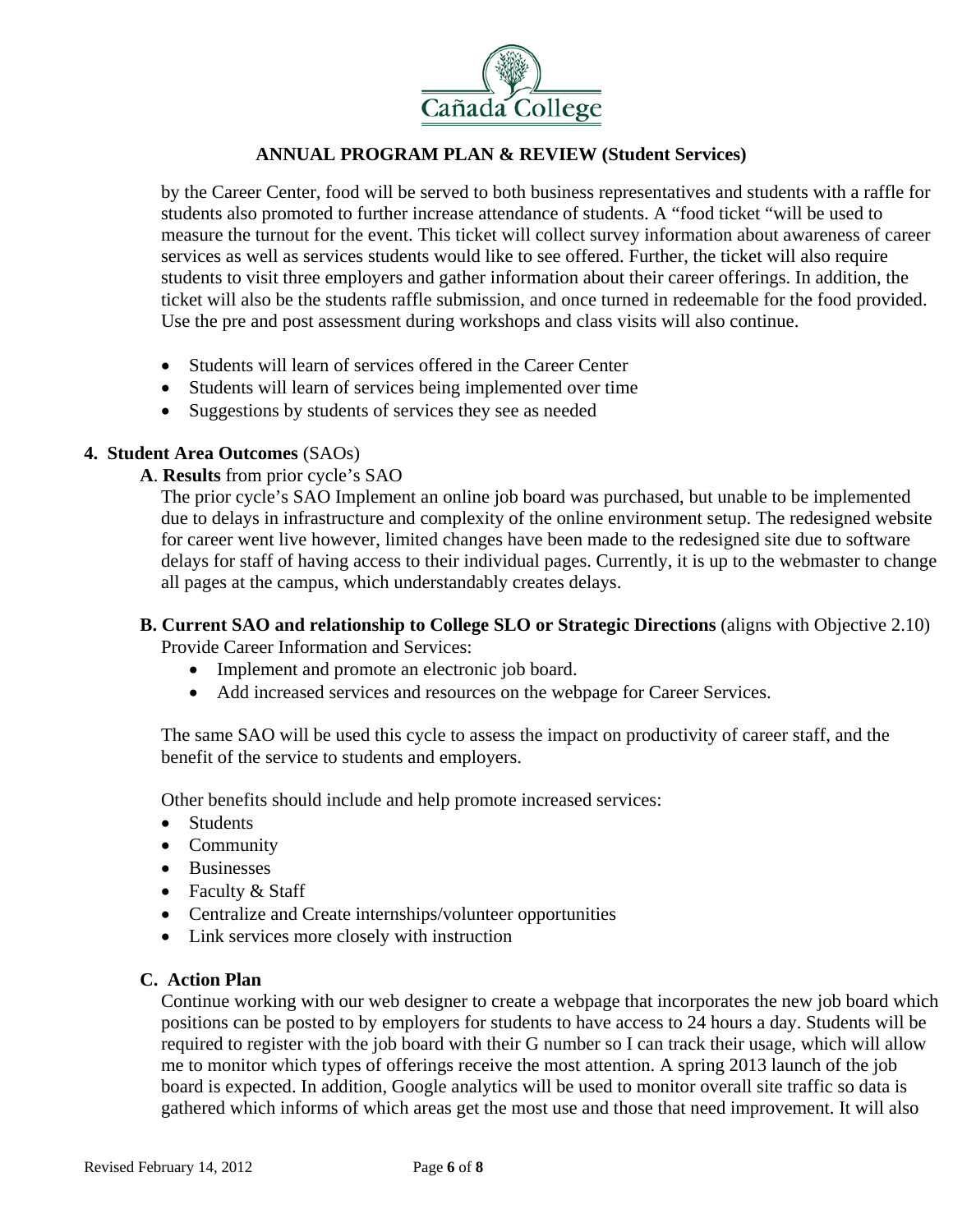

allow insight into which areas of the county(s) interest is coming from, which will allow finer targeting of businesses in those areas.

#### **5. Resource Identification**

#### **A. Faculty and Staff hiring requests**

*Career Resources Aide* 

# **B. Professional Development needs**

No professional development during the 2012 cycle. During the spring 2013 semester I will enroll in the Strong Assessment training through the CPP Corporation. This will benefit our students by allowing me to administer and review this assessment for students who can't take CRER 137 thereby giving them greater access to this interest inventory which can help them find satisfying college majors and careers they can be passionate about.

#### **C. Equipment requests – must be related to instruction**

*Guidelines:* 

• No equipment needed this review cycle.

# **D. Office of Planning, Research & Student Success requests**

• The Career Center will be in a data gathering process for this cycle and will have requests as that data becomes more populated.

# **E. Facilities requests**

- Facilities request will be for April of 2013 career fair. Request will be for Career Fair Layout of the Cafeteria. This layout has been established during the planning of the new career center/cafeteria.
- The Career Fair benefits the college and its students by exposing students to different employers in the bay area thus giving students exposure to careers they wish to know more about. It also is an avenue for students to secure an internship or job with companies.

# **6. Curricular Offerings** *(current state of curriculum and SLOAC)* (if applicable)

**All curriculum and SLOAC updates must be completed when planning documents are due.** 

SLOAC = Student Learning Outcomes Assessment Cycle.

 Tool: TracDAT https://sanmateo.tracdat.com/tracdat/ CurriCUNET http://www.curricunet.com/smcccd

# **A. Attach the following TracDat and CurricUNET data in the appendix:**

- List courses, SLOs, assessment plans, results and action plans (attach report from TracDat).
- List courses with COR's over 6 years old (data from CurricUNET)